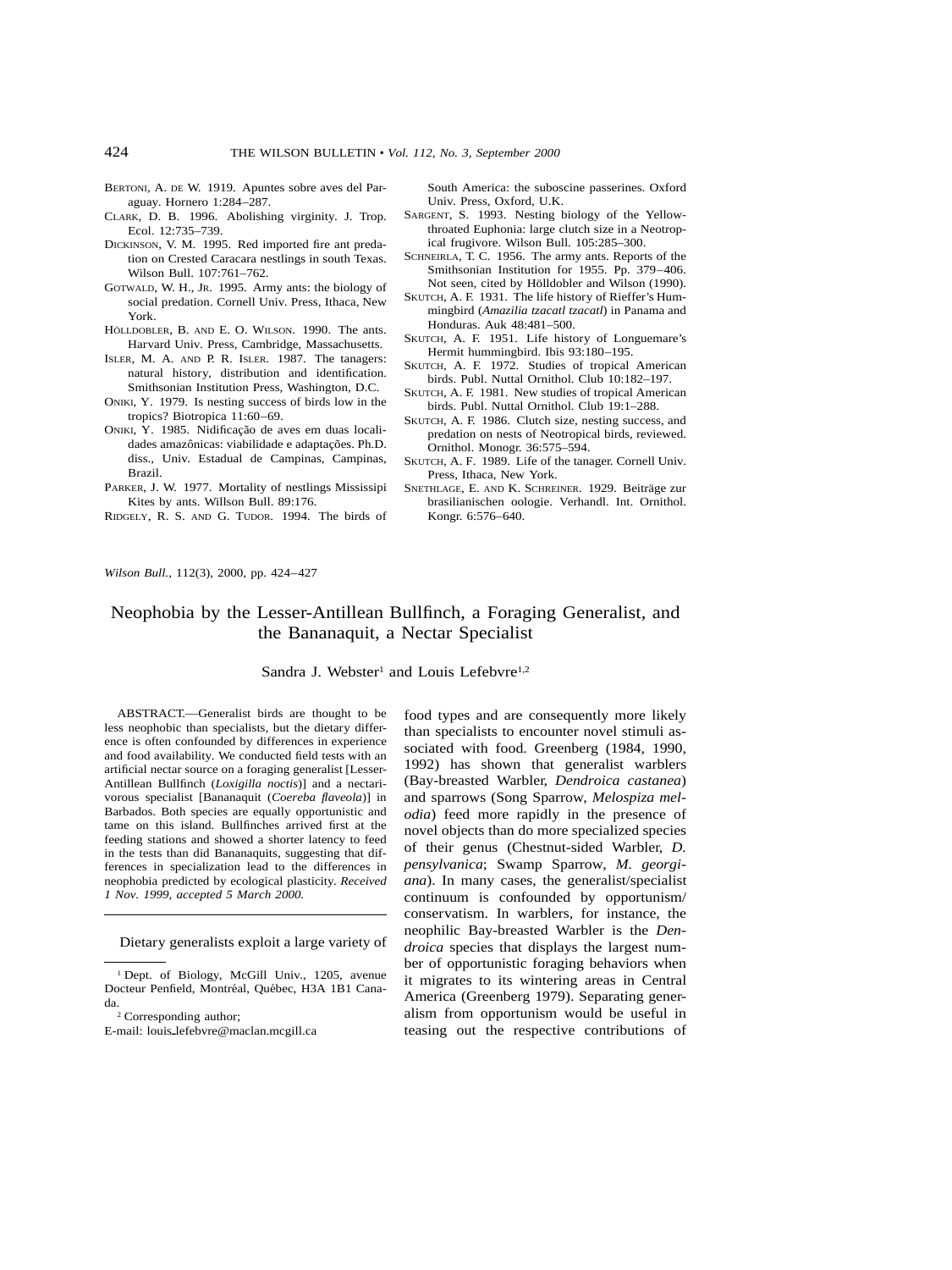these variables to ecological plasticity. Two tame, opportunistic species of the West Indies Passeriformes offer this possibility. In Barbados (Bond 1985, Lefebvre 1996) and several other West Indian islands (Pinchon 1964, Devas 1970, Voous 1983), the Bananaquit (*Coereba flaveola*) and the Lesser-Antillean Bullfinch (*Loxigilla noctis*) routinely feed at provisioned sources of artificial nectar. The birds often perch on the sides of glasses, cups, and sugar bowls and are deliberately attracted to hotels and restaurants by dishes of dissolved sugar (Lefebvre 1996). Although matched for size, abundance, tameness, and opportunistic response to sugar provisioning, as well as being closely-related according to Sibley and Ahlquist's (1990) molecular classification, the species show a striking difference in feeding morphology and diet breadth. The Bananaquit has a long, brush-like tongue and a curved bill that are morphologically specialized for feeding from flowers (Raffaele 1983), while the Lesser-Antillean Bullfinch has a short, thick bill that allows it to crack open seeds (Pinchon 1964). In Barbados, the bullfinch, but not the Bananaquit, routinely forages with other granivorous and omnivorous birds that exploit food left by humans (Dolman et al. 1996). If generalism has effects on neophobia that are independent of both tameness and opportunism, bullfinches should respond more rapidly than Bananaquits to a standard feeding test (Greenberg 1984) presented in the field.

The experiment was conducted during July and August 1999 at five sites (separated by at least 20 m) on the grounds of the Bellairs Research Institute of McGill University, St-James, Barbados. We used the procedure developed by Greenberg (1984) to compare the latency to feed in trials that randomly feature either a novel object or no novel object close to a patch of accessible food. The procedure also incorporated a measure of tameness, because latency is calculated as return time after interruption by the experimenter of a bird's initial feeding bout. Before each set of trials, a dish containing 50 ml of a 30% sucrose solution (typical for flowers) was placed on an elevated surface (wall, table, etc.) at each site, approximately 1 m off the ground, until both species fed within 5 min after the food was presented. This familiarization phase took an average of 2 days. On each of three matched pairs of trials conducted on different days, the experimenter then presented a dish filled with 50 ml of 30% sucrose at one of the five sites. The latency of the birds to approach the dish was recorded. If the birds did not feed within 20 min, the trial was terminated and repeated the following day. Once a bird started to feed, the experimenter approached the feeding station at a constant, slow pace, and randomly (determined by coin flipping) initiated either a control trial (rotating the food dish) or a novel object trial (rotating the dish and placing one of three objects 2 cm from the dish). A marker was dropped at the experimenter's location when the bird interrupted its initial feeding in the approach phase; distance between the marker and the dish was measured at the end of each trial. On novel object trials, the coin was tossed again to determine which of the three novel objects would be used. The novel objects were three straws of different colors sticking vertically from a ball of paper, three springs approximately 2.5 cm in diameter and 10 cm long, and a handful of curly, frayed paper. Each object was mounted on a piece of  $8 \times 8$  cm cardboard. Latency to feed from the dish was recorded for all trials. Birds were given a maximum of 20 min to return to the dish in both types of trials; a failure to return was scored as a latency of 1201 sec. One trial was conducted per day at each of the five sites, with a total of six testing days per site (three controls, three novel objects). During the trials, the experimenter was initially located 15 m away from the feeding station to allow the birds to feed undisturbed.

Bullfinches and Bananaquits visited the food patch together on 26 of the 30 trials. On these trials, a single bird from each species would normally feed without interference from opposite sides of the dish. On two trials, the dish was visited only by a bullfinch, while on two trials, only a Bananaquit fed. Bullfinches arrived at the food first on 20 of the 30 trials, while Bananaquits arrived first on 8 trials (Fig. 1A; difference between species:  $\chi^2$  $= 5.14, 1$  df,  $P < 0.05$ ); the two species arrived together on the remaining two trials. After experimenter interruption, bullfinches returned faster than Bananaquits (Fig. 1C; AN-OVA, Systat 8.0:  $F_{1,8} = 12.217$ ,  $P = 0.008$ ; latencies log transformed for normalization), and both species were somewhat slower to re-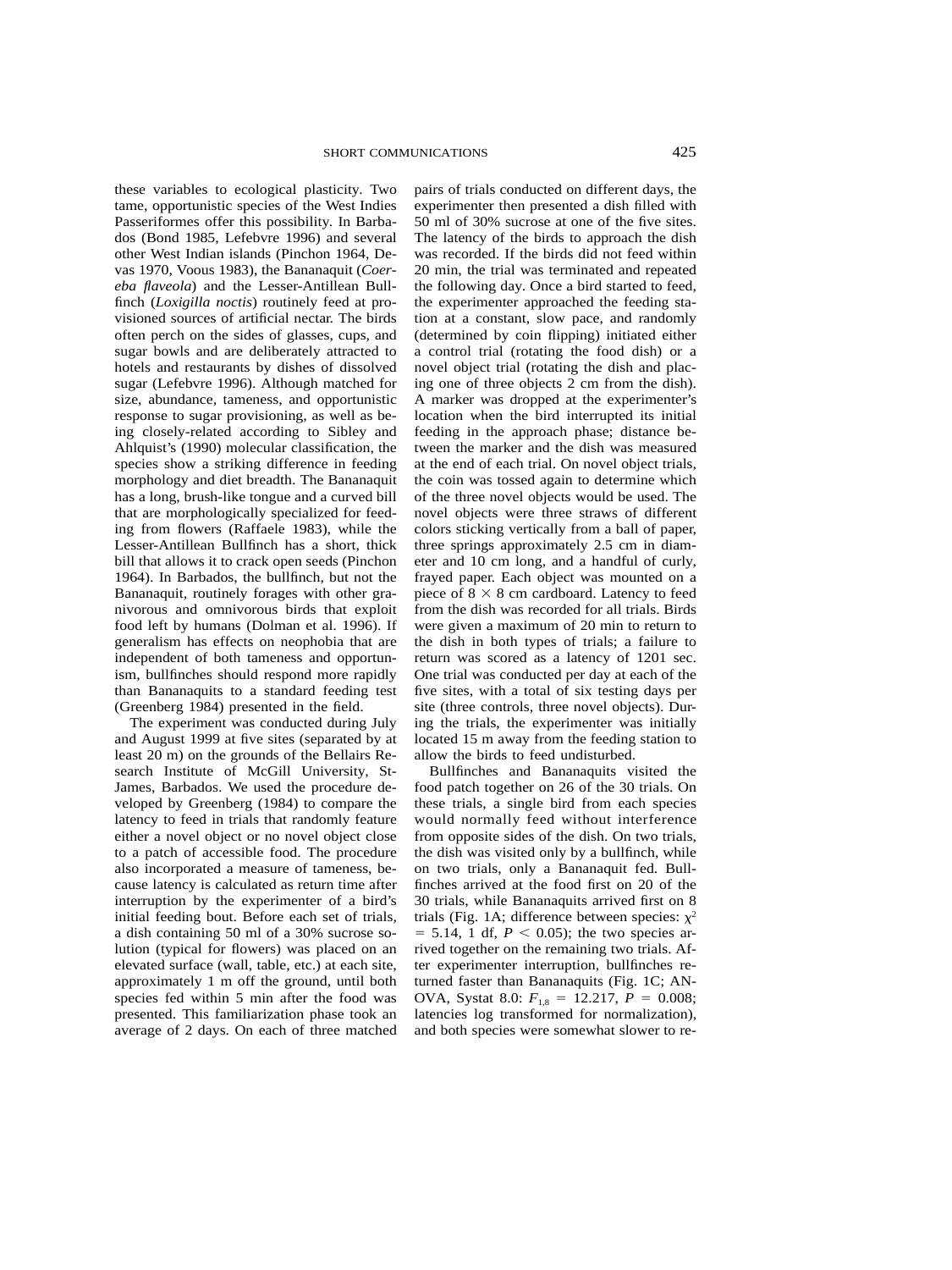

FIG. 1. Response to the different phases of the test in Lesser-Antillean Bullfinches and Bananaquits. A. number of trials in which each species arrived first; B. latency (sec) to initial feeding before interruption; C. latency (sec) to return after interruption; D. distance (m) of experimenter when initial feeding was interrupted. Means for B, C, and D are averaged over replicates.

turn in the presence of novel objects (ANO-VA:  $F_{1,8} = 4.973$ ,  $P = 0.056$ ). Neither the replicate effect nor any of the interaction effects were significant. The two species did not differ significantly in their latency to arrive when the food was put out (Fig. 1B;  $F_{1,8}$  = 1.361,  $P > 0.05$ ), nor in how close they allowed the experimenter to approach (Fig. 1D;  $F_{1,8} = 2.885, P > 0.05$ .

Overall, the results support the prediction that the more generalized bullfinch will more rapidly approach a novel feeding situation than the more specialized Bananaquit. Behaviors typical of neophobia (jumping, flitting) were often observed near the novel objects by Bananaquits, but not bullfinches. In addition, at four out of the five sites, Bananaquits failed to return within the 20 min time limit of the trial with at least one of the novel objects, while bullfinches always returned. This difference was not sufficient to support the strongest prediction of neophobia tests: a significant species by patch type interaction. Only the main effects of species and patch type were significant, suggesting that bullfinches respond more quickly than Bananaquits whether or not the food has a novel object next to it. This is consistent with the fact that bullfinches arrived first at the patch more often than did Bananaquits. The interspecific difference is difficult to attribute to motivational or other contextual factors because the food we used biased the test in favor of Bananaquits.

Our tests of neophobia involved the proximity (and often, direct intervention) of a human experimenter, just as new feeding opportunities in the field are often related to anthropogenic modification of natural habitats. Tameness is likely to be confounded with opportunism as well as generalism in many situations where ecological plasticity plays a role. In cases where the generalist is also more tame and opportunistic than the specialist, we can expect interspecific differences to be stronger than the ones reported here because the confounded effects presumably are cumulative. Our study demonstrates that in the absence of such interactions, a difference in diet breadth and morphological specialization is sufficient to lead to the overall behavioral differences predicted by the ecological plasticity model (Greenberg 1990).

### ACKNOWLEDGMENTS

We would like to thank the staff at Bellairs Research Institute for their help and encouragement, as well as A. DeBruyn for statistical advice and S. Timmermans for comments on an earlier version. This work was supported by an NSERC grant to L.L.

#### LITERATURE CITED

- BOND, J. 1985. Birds of the West Indies. Fifth ed. Collins, London, U.K.
- DEVAS, R. P. 1970. Birds of Grenada, St-Vincent and the Grenadines. Carenage Press, St-Georges, Grenada.
- DOLMAN, C. S., J. TEMPLETON, AND L. LEFEBVRE. 1996. Mode of foraging competition is related to tutor preference in *Zenaida aurita.* J. Comp. Psychol. 110:45–54.
- GREENBERG, R. 1979. Body size, breeding habitat and winter exploitation systems in *Dendroica.* Auk 96: 756–766.
- GREENBERG, R. 1984. Differences in feeding neophobia in the tropical migrant wood warblers *Den-*